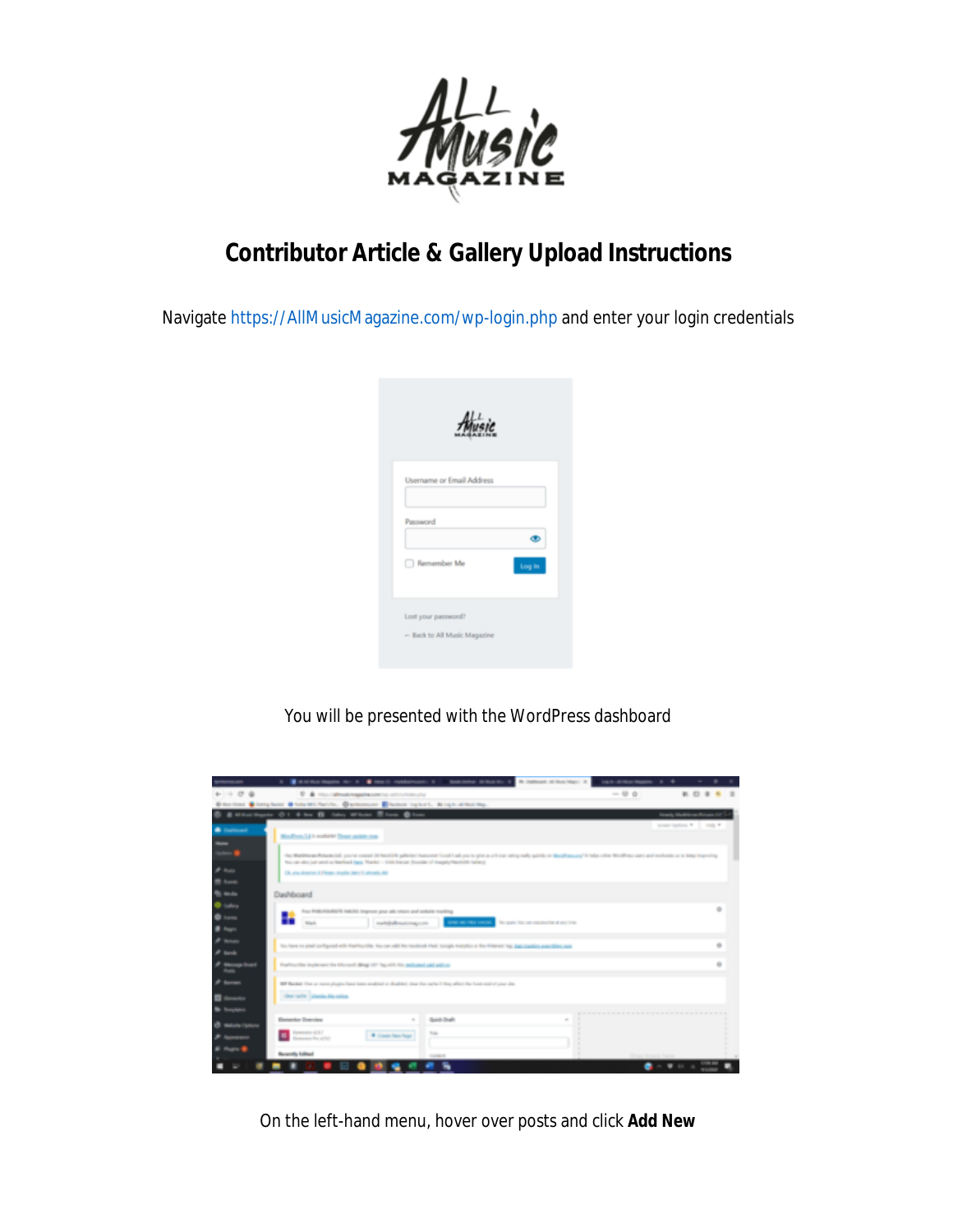

Enter a title for the article and write the article. Click on the article where you want to place the photo gallery. Then Click **B** Add Gallery

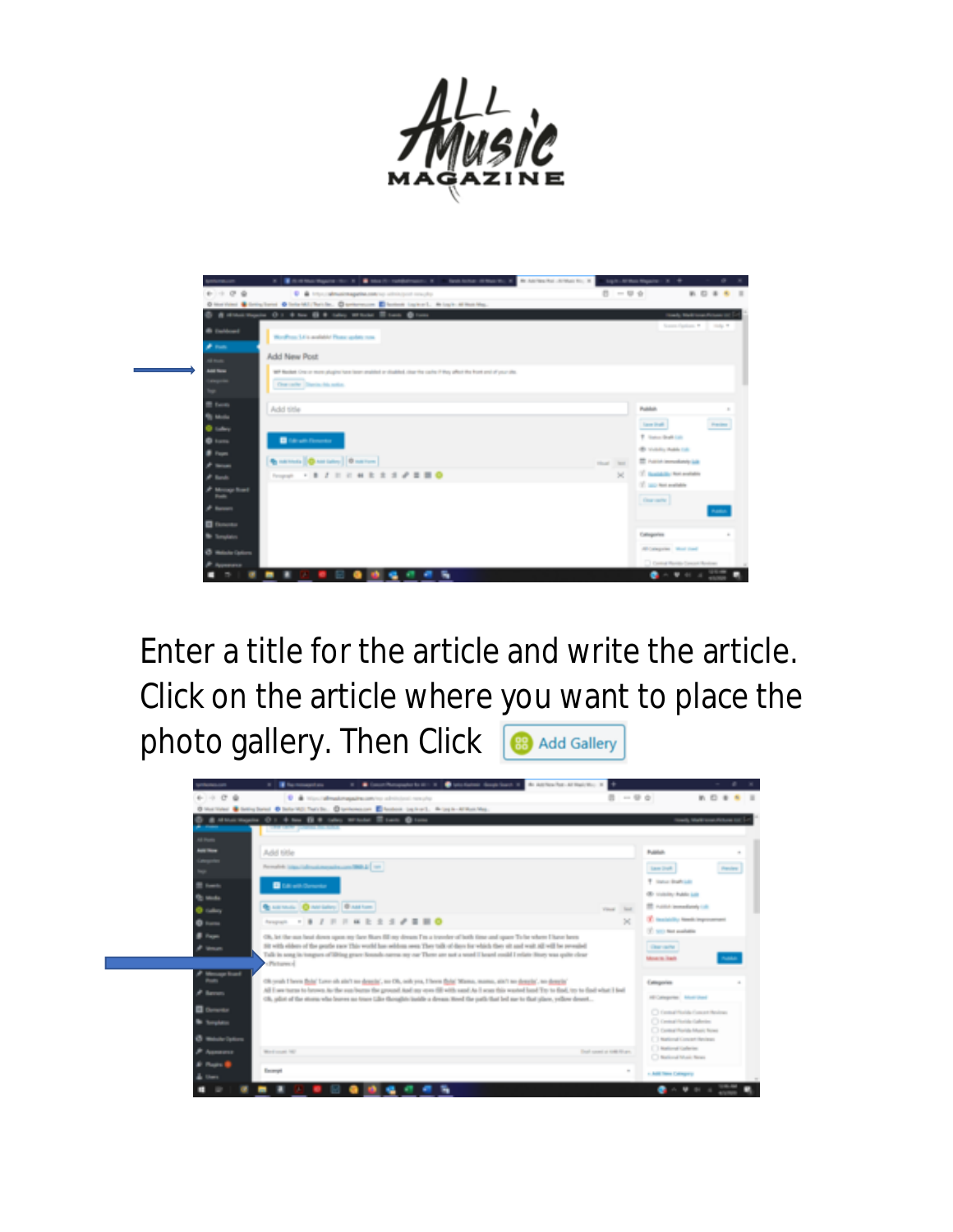

To add a gallery, click **B** Add Gallery **on Add Gallery** and then **Add Gallery / Images** Tab



Give the Gallery a title and then click **add files** to choose your images. Once selected click on **Start Upload** and the upload will begin. Now click on the **Display Galleries** tab, Then **Select a Display Type** and choose **NextGen Pro Mosaic**

|                      | CHOOSE DISPLAY                                                                                                                              |                                                               | <b>British Street Concernse</b> |                                                                                                                                                                                                                                                                                                                                                                                                                                                                                           |                 |                                |                  |  |
|----------------------|---------------------------------------------------------------------------------------------------------------------------------------------|---------------------------------------------------------------|---------------------------------|-------------------------------------------------------------------------------------------------------------------------------------------------------------------------------------------------------------------------------------------------------------------------------------------------------------------------------------------------------------------------------------------------------------------------------------------------------------------------------------------|-----------------|--------------------------------|------------------|--|
|                      | <b>DATES PRESS, THE SPIRAL EXPLAS IN 1992. Well programma moved</b>                                                                         |                                                               |                                 |                                                                                                                                                                                                                                                                                                                                                                                                                                                                                           |                 |                                |                  |  |
| records and a media  | produced a series of the control of the<br><b>STATE OF A</b>                                                                                |                                                               |                                 | the position that clarifies Which as Mices or trape based or fraud                                                                                                                                                                                                                                                                                                                                                                                                                        |                 |                                |                  |  |
| LEGISLATIC MANAGERS  | Telephone Contents<br><u> Louis Communication de la communication de la communication de la communication de la communication de la com</u> |                                                               |                                 | School was on terms guilty-free telled in from for one analyticity guilty-to-ol-                                                                                                                                                                                                                                                                                                                                                                                                          |                 |                                |                  |  |
| MARAGE SPACERTS E    | $\circ$                                                                                                                                     | o                                                             | $\circ$                         | $\circ$                                                                                                                                                                                                                                                                                                                                                                                                                                                                                   |                 | o                              | $\circ$          |  |
| <b>PERMIT SCRIPT</b> | .                                                                                                                                           |                                                               |                                 | $-1$<br>$\frac{1}{2} \left( \frac{1}{2} \right) \left( \frac{1}{2} \right) \left( \frac{1}{2} \right) \left( \frac{1}{2} \right) \left( \frac{1}{2} \right) \left( \frac{1}{2} \right) \left( \frac{1}{2} \right) \left( \frac{1}{2} \right) \left( \frac{1}{2} \right) \left( \frac{1}{2} \right) \left( \frac{1}{2} \right) \left( \frac{1}{2} \right) \left( \frac{1}{2} \right) \left( \frac{1}{2} \right) \left( \frac{1}{2} \right) \left( \frac{1}{2} \right) \left( \frac$<br>- - |                 |                                |                  |  |
|                      | Back Warehouts                                                                                                                              | <b>Build Williams</b>                                         | Total C<br><b>Tough Court</b>   | <b>Service</b><br><b>Build Family Board</b>                                                                                                                                                                                                                                                                                                                                                                                                                                               | <b>Pro Hite</b> | Phone Photograph and Phone Re- | The Manufacturer |  |
|                      | n.                                                                                                                                          | $\circ$                                                       | $\circ$                         | $\alpha$                                                                                                                                                                                                                                                                                                                                                                                                                                                                                  | $\alpha$        | ō                              | ٠                |  |
|                      |                                                                                                                                             |                                                               |                                 |                                                                                                                                                                                                                                                                                                                                                                                                                                                                                           |                 |                                | --<br>--<br>--   |  |
|                      | The trap former                                                                                                                             | <b><i><u>Recognized</u></i></b><br><b><i>Changed Card</i></b> | <b>Southern</b>                 | <b>Die Amteriol</b>                                                                                                                                                                                                                                                                                                                                                                                                                                                                       | For King Hyte   | <b>Pro Atlanta</b>             | <b>Southwest</b> |  |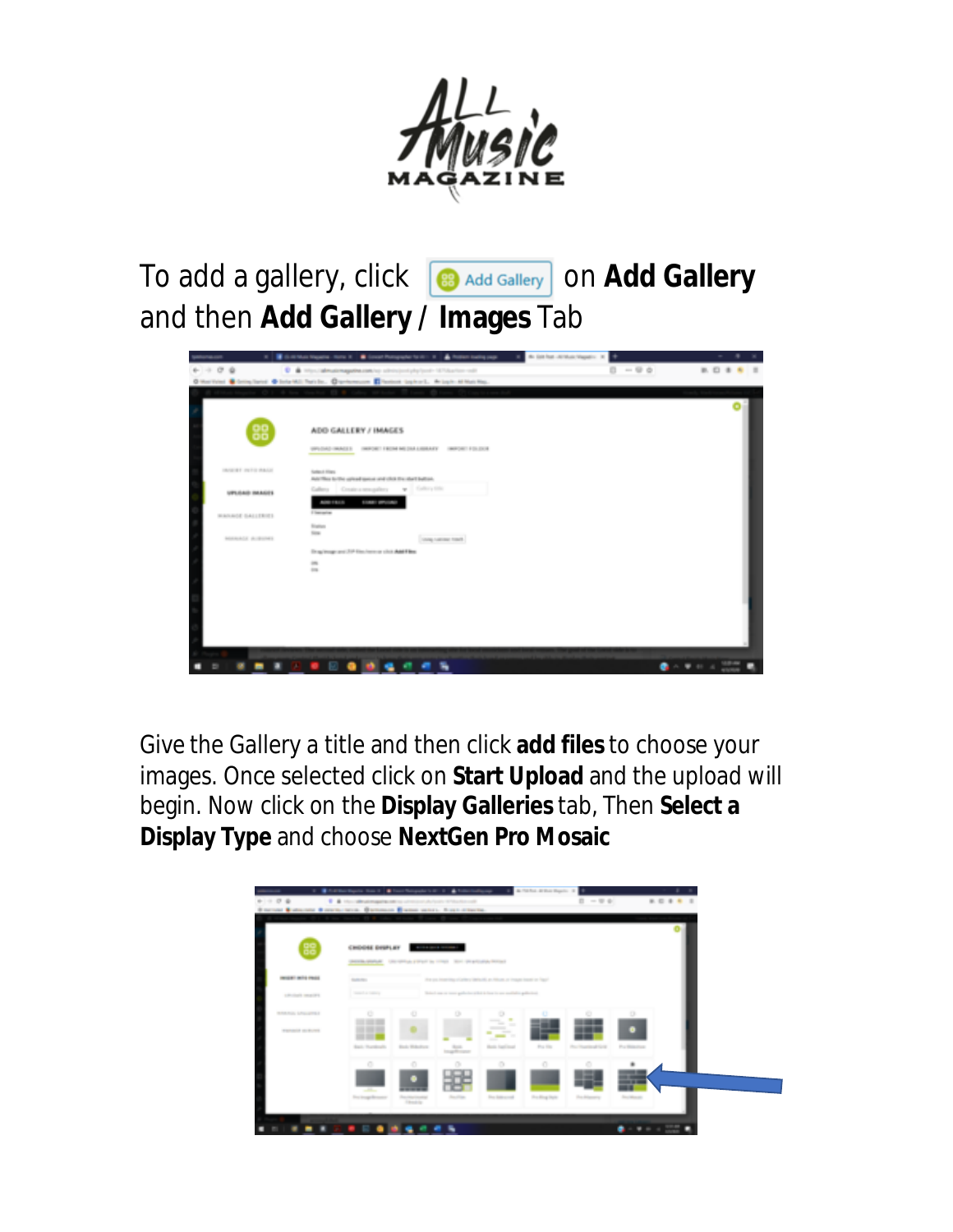

Click into the **What Would You Like To Display?** Click in **Galleries** box and a list of galleries will appear, select the newly created gallery.

| oo<br>oo                | <b>NEED A QUICK TUTORIAL?</b><br>CUSTOMIZE DISPLAY SETTINGS SORT OR EXCLUDE IMAGES |   |                                                                           |                                   |  |  |  |  |
|-------------------------|------------------------------------------------------------------------------------|---|---------------------------------------------------------------------------|-----------------------------------|--|--|--|--|
| <b>INSERT INTO PAGE</b> | Galleries                                                                          |   | Are you inserting a Gallery (default), an Album, or images based on Tags? |                                   |  |  |  |  |
| <b>UPLOAD IMAGES</b>    | Select a Gallery                                                                   |   | Select one or more galleries (click in box to see available galleries).   |                                   |  |  |  |  |
| <b>MANAGE GALLERIES</b> |                                                                                    |   |                                                                           |                                   |  |  |  |  |
| <b>MANAGE ALBUMS</b>    |                                                                                    | ⊛ |                                                                           | <b>STATISTICS</b><br><b>STATE</b> |  |  |  |  |

Next click Sort Or Exclude Images to arrange the order or click on box to exclude an image from displaying in gallery.

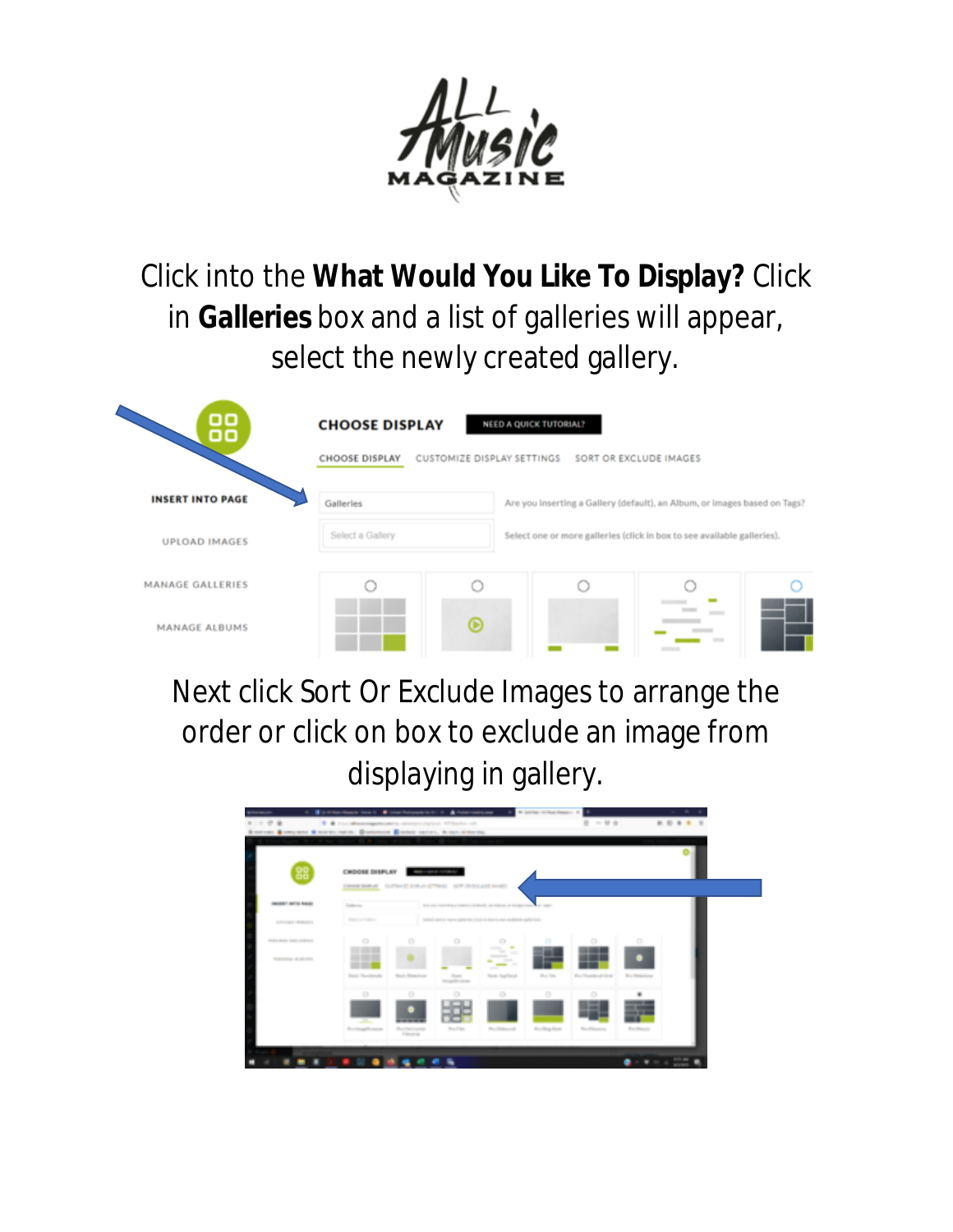

The gallery is now inserted into the article. Click on **Save Draft** on the righthand side and then **Preview** to see a preview of your article, this will open in a new window. You can go back and make any edits and once happy with the article select the blue button **Submit for Review**. I will then be notified about the article and will review it and make any final adjustments then I will publish this live to the site.



No more than 35 pictures per gallery should be loaded. Pictures shall not exceed 700pxls on the longest edge. Lastly, be sure the All Music Magazine watermark is placed on all images. Especially the Featured Image.